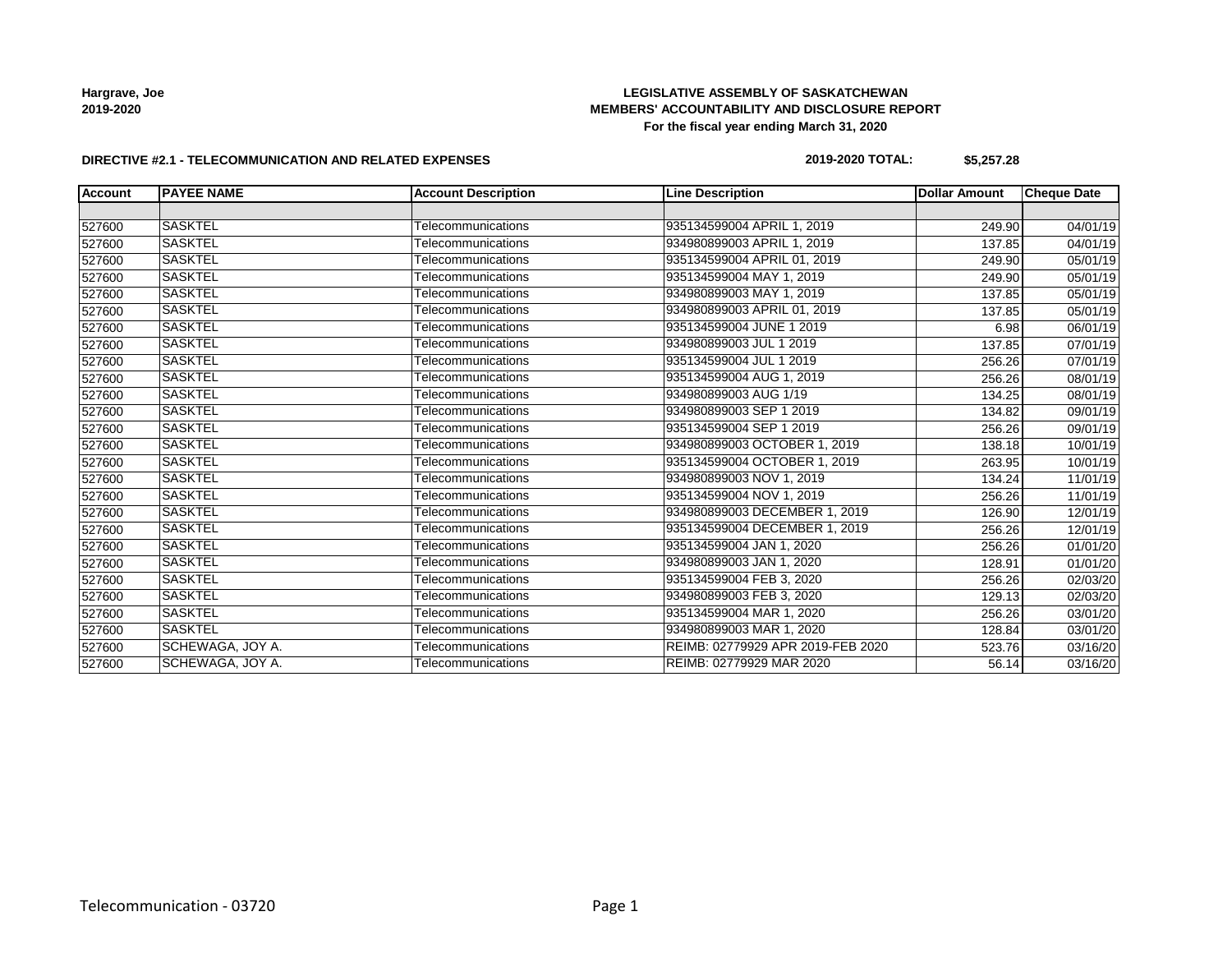### **LEGISLATIVE ASSEMBLY OF SASKATCHEWAN MEMBERS' ACCOUNTABILITY AND DISCLOSURE REPORT For the fiscal year ending March 31, 2020**

### **DIRECTIVE #3.1 - MLA TRAVEL AND LIVING EXPENSES**

#### **2019-2020 TOTAL: \$26,712.26**

| <b>Account</b> | <b>PAYEE NAME</b>                | <b>Account Description</b>  | <b>Line Description</b>       | <b>Dollar Amount</b> | <b>Cheque Date</b> |
|----------------|----------------------------------|-----------------------------|-------------------------------|----------------------|--------------------|
|                |                                  |                             |                               |                      |                    |
|                |                                  |                             | APRIL 2019 MLA REGINA         |                      |                    |
| 541900         | HARGRAVE, JOE                    | <b>Elected Rep - Travel</b> | <b>ACCOMMODATIONS</b>         | 1,101.93             | 05/02/19           |
| 541900         | HARGRAVE, JOE                    | <b>Elected Rep - Travel</b> | MLA TRAVEL APRIL 1 - 30, 2019 | 1,864.73             | 05/03/19           |
|                |                                  |                             | MAY 2019 MLA REGINA           |                      |                    |
| 541900         | HARGRAVE, JOE                    | Elected Rep - Travel        | <b>ACCMMODATIONS</b>          | 936.75               | 06/01/19           |
| 541900         | HARGRAVE, JOE                    | <b>Elected Rep - Travel</b> | MLA TRAVEL May 1 - 16 2019    | 1,817.15             | 06/07/19           |
|                |                                  |                             | JUNE 2019 MLA REGINA          |                      |                    |
| 541900         | HARGRAVE, JOE                    | Elected Rep - Travel        | <b>ACCOMMODATIONS</b>         | 1,373.13             | 07/01/19           |
|                |                                  |                             | JULY 2019 MLA REGINA          |                      |                    |
| 541900         | HARGRAVE, JOE                    | Elected Rep - Travel        | <b>ACCOMMODATIONS</b>         | 1,384.27             | 08/01/19           |
|                |                                  |                             | AUG 2019 MLA REGINA           |                      |                    |
| 541900         | HARGRAVE, JOE                    | Elected Rep - Travel        | <b>ACCOMMODATIONS</b>         | 1,371.03             | 09/01/19           |
|                |                                  |                             | OCT 2019 MLA REGINA           |                      |                    |
| 541900         | HARGRAVE, JOE                    | Elected Rep - Travel        | <b>ACCOMMODATIONS</b>         | 1,364.06             | 10/01/19           |
|                |                                  |                             | SEP 2019 MLA REGINA           |                      |                    |
| 541900         | HARGRAVE, JOE                    | Elected Rep - Travel        | <b>ACCOMMODATIONS</b>         | 1,366.33             | 10/01/19           |
|                |                                  |                             | NOV 2019 MLA REGINA           |                      |                    |
| 541900         | HARGRAVE, JOE                    | Elected Rep - Travel        | <b>ACCOMMODATIONS</b>         | 1,386.81             | 11/28/19           |
|                |                                  |                             | DEC 2019 MLA REGINA           |                      |                    |
| 541900         | HARGRAVE, JOE                    | Elected Rep - Travel        | <b>ACCOMMODATION</b>          | 1,374.05             | 01/20/20           |
|                |                                  |                             | JAN 2019 MLA REGINA           |                      |                    |
| 541900         | HARGRAVE, JOE                    | <b>Elected Rep - Travel</b> | <b>ACCOMMODATION</b>          | 1,384.09             | 01/20/20           |
| 541900         | HARGRAVE, JOE                    | <b>Elected Rep - Travel</b> | MLA TRAVEL DEC 1-5, 2019      | 751.36               | 02/04/20           |
| 541900         | HARGRAVE, JOE                    | <b>Elected Rep - Travel</b> | MLA TRAVEL NOV 3-24, 2019     | 2,416.11             | 02/04/20           |
| 541900         | HARGRAVE, JOE                    | <b>Elected Rep - Travel</b> | MLA TRAVEL NOV 25-28, 2019    | 477.23               | 02/04/20           |
| 541900         | HARGRAVE, JOE                    | <b>Elected Rep - Travel</b> | MLA TRAVEL OCT 23-31, 2019    | 1,105.99             | 02/04/20           |
|                |                                  |                             | FEB 2020 MLA REGINA           |                      |                    |
| 541900         | HARGRAVE, JOE                    | Elected Rep - Travel        | <b>ACCOMMODATION</b>          | 1,382.72             | 02/12/20           |
| 541900         | HARGRAVE, JOE                    | Elected Rep - Travel        | MLA TRAVEL JAN 25, 2020       | 40.00                | 02/18/20           |
| 541900         | HARGRAVE, JOE                    | <b>Elected Rep - Travel</b> | MLA TRAVEL FEB 27, 2020       | 26.25                | 03/10/20           |
|                |                                  |                             | MARCH 2020 MLA REGINA         |                      |                    |
| 541900         | HARGRAVE, JOE                    | Elected Rep - Travel        | <b>ACCOMMODATION</b>          | 1,601.87             | 03/17/20           |
| 541900         | HARGRAVE, JOE                    | Elected Rep - Travel        | MLA TRAVEL MARCH 1-18,2020    | 2,061.40             | 03/31/20           |
|                | PRINCE ALBERT & DISTRICT CHAMBER |                             |                               |                      |                    |
| 541900         | OF COMMERCE                      | Elected Rep - Travel        | MLA TRAVEL SEP 18 2019        | 25.00                | 09/11/19           |
| 541900         | SCHEWAGA, JOY A.                 | <b>Elected Rep - Travel</b> | MLA TRAVEL MAY 4, 2019        | 100.00               | 06/25/19           |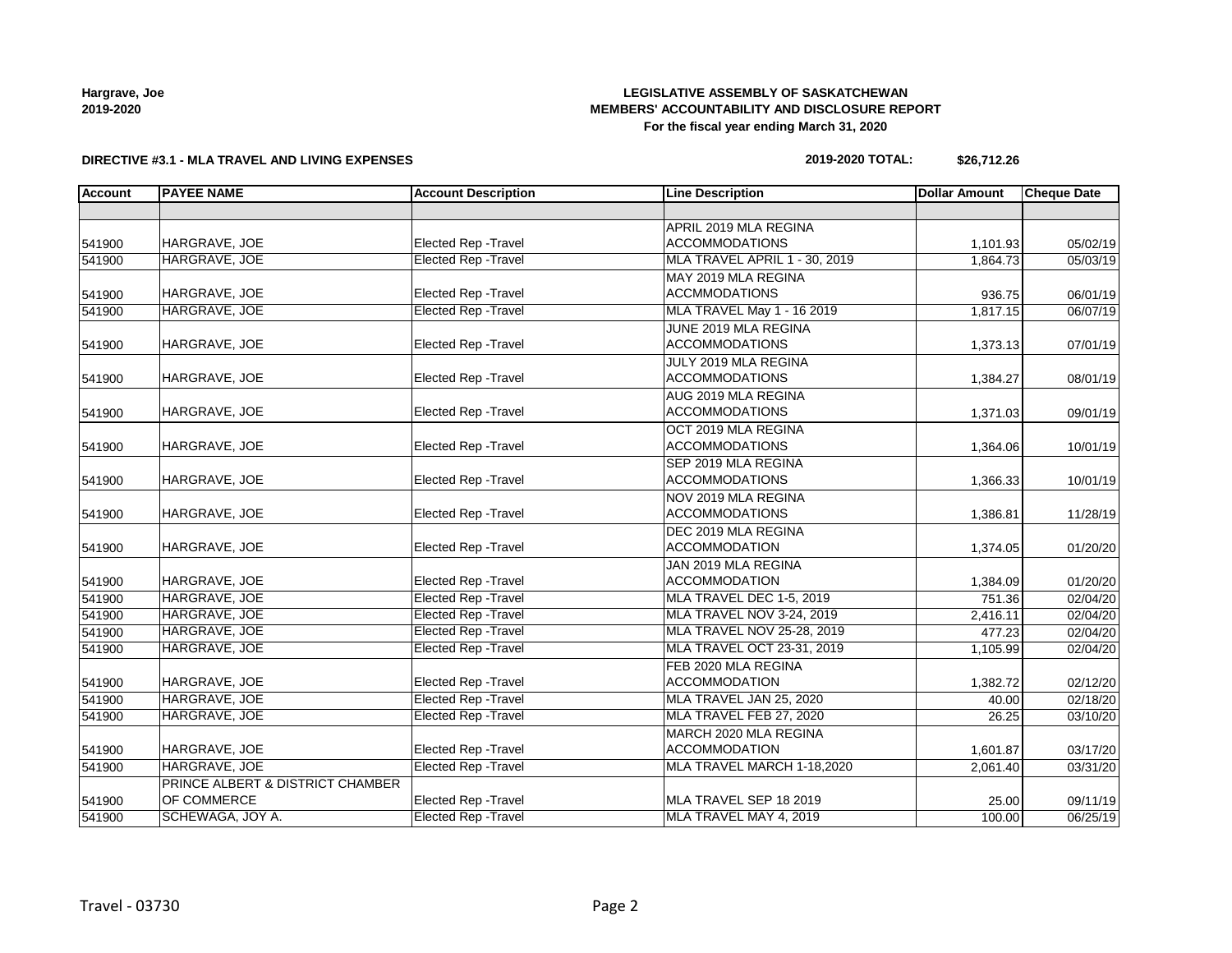### **LEGISLATIVE ASSEMBLY OF SASKATCHEWAN MEMBERS' ACCOUNTABILITY AND DISCLOSURE REPORT For the fiscal year ending March 31, 2020**

# **DIRECTIVE #4.1 - CONSTITUENCY SERVICE EXPENSES**

| 2019-2020 TOTAL: | \$54,533.06 |
|------------------|-------------|
|------------------|-------------|

| Account | <b>PAYEE NAME</b>                                            | <b>Account Description</b>                | <b>Line Description</b>       | <b>Dollar Amount</b> | <b>Cheque Date</b> |
|---------|--------------------------------------------------------------|-------------------------------------------|-------------------------------|----------------------|--------------------|
|         |                                                              |                                           |                               |                      |                    |
|         |                                                              |                                           |                               |                      |                    |
| 522000  | TRIPLE R VENTURES                                            | Rent of Ground, Buildings and Other Space | APR 2019 MLA OFFICE RENT      | 1,500.00             | 04/01/19           |
| 522000  | TRIPLE R VENTURES                                            | Rent of Ground, Buildings and Other Space | MAY 2019 MLA OFFICE RENT      | 1,500.00             | 06/01/19           |
|         |                                                              |                                           |                               |                      |                    |
| 522000  | TRIPLE R VENTURES                                            | Rent of Ground, Buildings and Other Space | JUNE 2019 MLA OFFICE RENT     | 1,500.00             | 06/01/19           |
| 522000  | TRIPLE R VENTURES                                            | Rent of Ground, Buildings and Other Space | JULY 2019 MLA OFFICE RENT     | 1,500.00             | 07/01/19           |
| 522000  | TRIPLE R VENTURES                                            | Rent of Ground, Buildings and Other Space | AUG 2019 MLA OFFICE RENT      | 1,500.00             | 08/08/19           |
| 522000  | TRIPLE R VENTURES                                            | Rent of Ground, Buildings and Other Space | SEP 2019 MLA OFFICE RENT      | 1,500.00             | 09/01/19           |
| 522000  | TRIPLE R VENTURES                                            | Rent of Ground, Buildings and Other Space | OCT 2019 MLA OFFICE RENT      | 1,500.00             | 10/01/19           |
|         |                                                              |                                           |                               |                      |                    |
| 522000  | TRIPLE R VENTURES                                            | Rent of Ground, Buildings and Other Space | NOV 2019 MLA OFFICE RENT      | 1,500.00             | 11/22/19           |
| 522000  | TRIPLE R VENTURES                                            | Rent of Ground, Buildings and Other Space | DEC 2019 MLA OFFICE RENT      | 1,500.00             | 12/01/19           |
| 522000  | TRIPLE R VENTURES                                            | Rent of Ground, Buildings and Other Space | JAN 2020 MLA OFFICE RENT      | 1,500.00             | 01/01/20           |
| 522000  | TRIPLE R VENTURES                                            | Rent of Ground, Buildings and Other Space | FEB 2020 MLA OFFICE RENT      | 3,250.16             | 02/01/20           |
| 522000  | TRIPLE R VENTURES                                            | Rent of Ground, Buildings and Other Space | FEB 2020 MLA OFFICE RENT      | 1,500.00             | 02/01/20           |
| 522000  | TRIPLE R VENTURES                                            | Rent of Ground, Buildings and Other Space | MARCH 2020 MLA OFFICE RENT    | 1,500.00             | 03/01/20           |
| 522500  | <b>CORNERSTONE INSURANCE SERVICES</b><br><b>INCORPORATED</b> | <b>Insurance Premiums</b>                 | INSURANCE #C70128649-1 2019   | 481.24               | 06/22/19           |
|         | <b>GOLDEN'S FIRE EXTINGUISHERS SALES</b>                     |                                           |                               |                      |                    |
| 524600  | & SERVICE                                                    | Maintenance Contracts                     | FIRE SERVICES MAINTENANCE     | 25.00                | 07/03/19           |
| 525000  | SASKATCHEWAN PARTY CAUCUS                                    | Postal, Courier, Freight and Related      | <b>POSTAGE</b>                | 10.23                | 09/01/19           |
| 525000  | <b>SHARE</b>                                                 | Postal, Courier, Freight and Related      | <b>NEWSLETTER DELIVERY</b>    | 399.00               | 07/01/19           |
| 525000  | SCHEWAGA, JOY A.                                             | Postal, Courier, Freight and Related      | <b>POSTAGE</b>                | 94.50                | 06/01/19           |
| 525000  | SCHEWAGA, JOY A.                                             | Postal, Courier, Freight and Related      | <b>POSTAGE</b>                | 122.85               | 12/11/19           |
| 525000  | SCHEWAGA, JOY A.                                             | Postal, Courier, Freight and Related      | <b>POSTAGE</b>                | 96.60                | 02/14/20           |
| 528000  | <b>ADCOM SOLUTIONS</b>                                       | <b>Support Services</b>                   | <b>IT SUPPORT</b>             | 84.80                | 06/01/19           |
| 528000  | SCHEWAGA, JOY A.                                             | <b>Support Services</b>                   | <b>IT SUPPORT</b>             | 217.24               | 08/01/19           |
| 530000  | <b>PUETZ ENTERPRISES LTD</b>                                 | <b>Communications Development Costs</b>   | <b>ADVERTISING PRODUCTION</b> | 53.00                | 05/29/19           |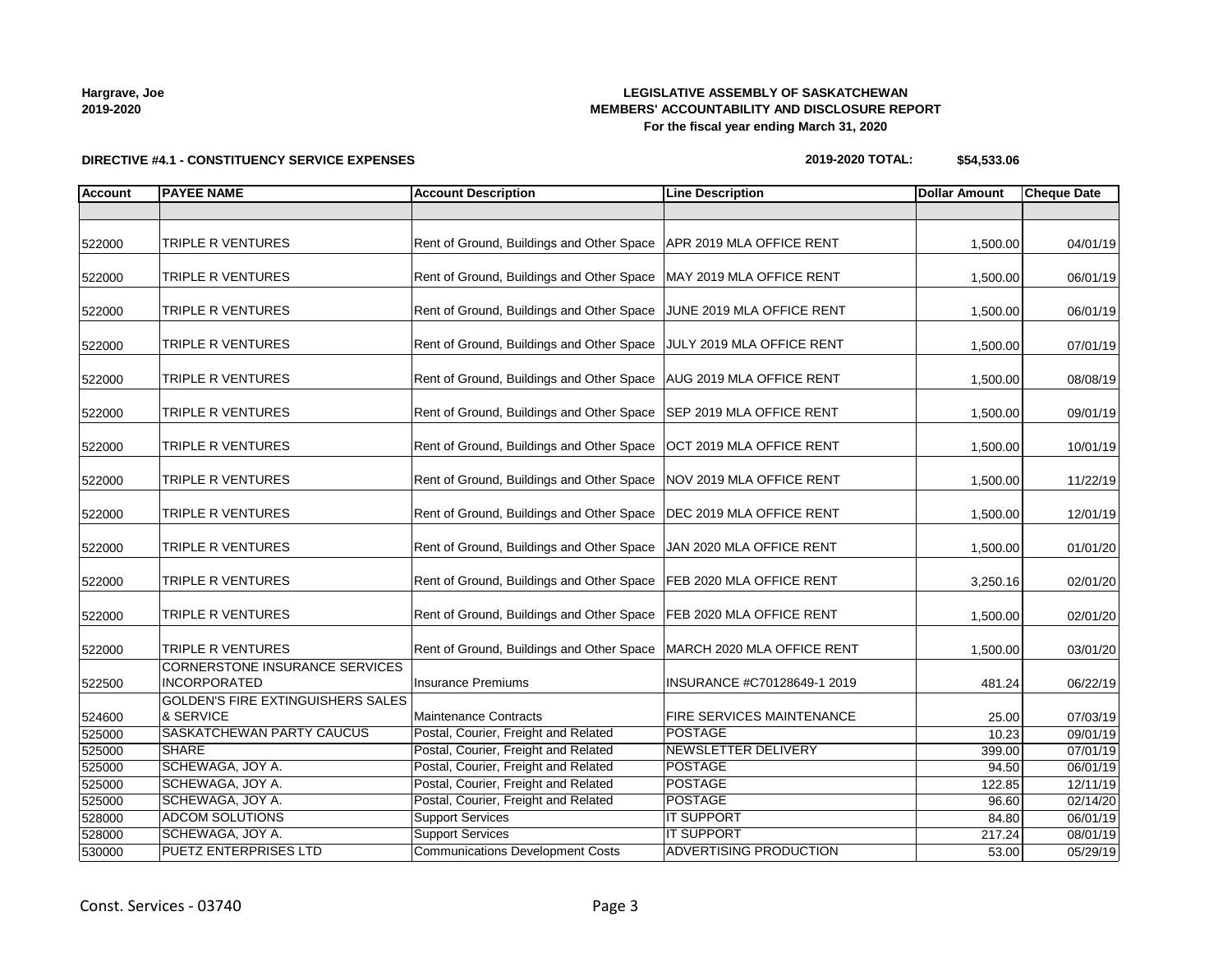| <b>Account</b> | <b>PAYEE NAME</b>             | <b>Account Description</b>   | <b>Line Description</b> | <b>Dollar Amount</b> | <b>Cheque Date</b> |
|----------------|-------------------------------|------------------------------|-------------------------|----------------------|--------------------|
| 530300         | MARU GROUP CANADA INC.        | Primary Research/Focus group | Ad Hoc Research         | 632.98               | 05/01/19           |
| 530300         | MARU GROUP CANADA INC.        | Primary Research/Focus group | Ad Hoc Research         | 632.98               | 08/01/19           |
| 530300         | MARU GROUP CANADA INC.        | Primary Research/Focus group | AD HOC RESEARCH         | 661.11               | 11/01/19           |
| 530300         | <b>MARU GROUP CANADA INC.</b> | Primary Research/Focus group | Ad Hoc Research         | 661.11               | 03/01/20           |
| 530500         | 101122870 SASKATCHEWAN LTD.   | <b>Media Placement</b>       | <b>ADVERTISING</b>      | 635.00               | 10/01/19           |
| 530500         | 101122870 SASKATCHEWAN LTD.   | Media Placement              | <b>ADVERTISING</b>      | 635.00               | 10/23/19           |
| 530500         | 101122870 SASKATCHEWAN LTD.   | Media Placement              | <b>ADVERTISING</b>      | 635.00               | 12/01/19           |
| 530500         | 101122870 SASKATCHEWAN LTD.   | Media Placement              | <b>ADVERTISING</b>      | 635.00               | 01/01/20           |
| 530500         | 101122870 SASKATCHEWAN LTD.   | Media Placement              | <b>ADVERTISING</b>      | 635.00               | 01/28/20           |
| 530500         | 101122870 SASKATCHEWAN LTD.   | Media Placement              | <b>ADVERTISING</b>      | 635.00               | 02/14/20           |
| 530500         | FOLIOJUMPLINE PUBLISHING INC. | Media Placement              | <b>ADVERTISING</b>      | 75.00                | 05/01/19           |
| 530500         | FOLIOJUMPLINE PUBLISHING INC. | Media Placement              | <b>ADVERTISING</b>      | 75.00                | 05/01/19           |
| 530500         | FOLIOJUMPLINE PUBLISHING INC. | <b>Media Placement</b>       | <b>ADVERTISING</b>      | 75.00                | 05/01/19           |
| 530500         | FOLIOJUMPLINE PUBLISHING INC. | Media Placement              | <b>ADVERTISING</b>      | 75.00                | 05/01/19           |
| 530500         | FOLIOJUMPLINE PUBLISHING INC. | Media Placement              | <b>ADVERTISING</b>      | 75.00                | 05/04/19           |
| 530500         | FOLIOJUMPLINE PUBLISHING INC. | Media Placement              | <b>ADVERTISING</b>      | 75.00                | 05/25/19           |
| 530500         | FOLIOJUMPLINE PUBLISHING INC. | <b>Media Placement</b>       | <b>ADVERTISING</b>      | 58.32                | 06/01/19           |
| 530500         | FOLIOJUMPLINE PUBLISHING INC. | Media Placement              | <b>ADVERTISING</b>      | 75.00                | 06/01/19           |
| 530500         | FOLIOJUMPLINE PUBLISHING INC. | Media Placement              | <b>ADVERTISING</b>      | 50.00                | 06/01/19           |
| 530500         | FOLIOJUMPLINE PUBLISHING INC. | Media Placement              | <b>ADVERTISING</b>      | 100.00               | 06/08/19           |
| 530500         | FOLIOJUMPLINE PUBLISHING INC. | Media Placement              | <b>ADVERTISING</b>      | 75.00                | 06/15/19           |
| 530500         | FOLIOJUMPLINE PUBLISHING INC. | Media Placement              | <b>ADVERTISING</b>      | 75.00                | 07/01/19           |
| 530500         | FOLIOJUMPLINE PUBLISHING INC. | Media Placement              | <b>ADVERTISING</b>      | 91.68                | 07/01/19           |
| 530500         | FOLIOJUMPLINE PUBLISHING INC. | Media Placement              | <b>ADVERTISING</b>      | 75.00                | 08/01/19           |
| 530500         | FOLIOJUMPLINE PUBLISHING INC. | Media Placement              | <b>ADVERTISING</b>      | 75.00                | 08/01/19           |
| 530500         | FOLIOJUMPLINE PUBLISHING INC. | Media Placement              | <b>ADVERTISING</b>      | 75.00                | 08/01/19           |
| 530500         | FOLIOJUMPLINE PUBLISHING INC. | Media Placement              | <b>ADVERTISING</b>      | 75.00                | 08/01/19           |
| 530500         | FOLIOJUMPLINE PUBLISHING INC. | Media Placement              | <b>ADVERTIISNG</b>      | 75.00                | 09/01/19           |
| 530500         | FOLIOJUMPLINE PUBLISHING INC. | Media Placement              | <b>ADVERTISING</b>      | 75.00                | 09/01/19           |
| 530500         | FOLIOJUMPLINE PUBLISHING INC. | Media Placement              | <b>ADVERTISING</b>      | 75.00                | 09/01/19           |
| 530500         | FOLIOJUMPLINE PUBLISHING INC. | Media Placement              | <b>ADVERTISING</b>      | 75.00                | 09/07/19           |
| 530500         | FOLIOJUMPLINE PUBLISHING INC. | Media Placement              | <b>ADVERTISING</b>      | 75.00                | 09/14/19           |
| 530500         | FOLIOJUMPLINE PUBLISHING INC. | Media Placement              | <b>ADVERTISING</b>      | 75.00                | 09/25/19           |
| 530500         | FOLIOJUMPLINE PUBLISHING INC. | Media Placement              | <b>ADVERTISING</b>      | 75.00                | 10/01/19           |
| 530500         | FOLIOJUMPLINE PUBLISHING INC. | Media Placement              | <b>ADVERTISING</b>      | 75.00                | 10/01/19           |
| 530500         | FOLIOJUMPLINE PUBLISHING INC. | Media Placement              | <b>ADVERTISING</b>      | 75.00                | 10/05/19           |
| 530500         | FOLIOJUMPLINE PUBLISHING INC. | Media Placement              | <b>ADVERTISING</b>      | 75.00                | 11/01/19           |
| 530500         | FOLIOJUMPLINE PUBLISHING INC. | Media Placement              | <b>ADVERTISING</b>      | 25.00                | 11/01/19           |
| 530500         | FOLIOJUMPLINE PUBLISHING INC. | <b>Media Placement</b>       | <b>ADVERTISING</b>      | 75.00                | 11/01/19           |
| 530500         | FOLIOJUMPLINE PUBLISHING INC. | Media Placement              | <b>ADVERTISING</b>      | 75.00                | 11/01/19           |
| 530500         | FOLIOJUMPLINE PUBLISHING INC. | Media Placement              | <b>ADVERTISING</b>      | 50.00                | 11/02/19           |
| 530500         | FOLIOJUMPLINE PUBLISHING INC. | Media Placement              | <b>ADVERTISING</b>      | 75.00                | 11/16/19           |
| 530500         | FOLIOJUMPLINE PUBLISHING INC. | Media Placement              | <b>ADVERTISING</b>      | 75.00                | 12/01/19           |
| 530500         | FOLIOJUMPLINE PUBLISHING INC. | Media Placement              | <b>ADVERTISING</b>      | 75.00                | 12/01/19           |
| 530500         | FOLIOJUMPLINE PUBLISHING INC. | Media Placement              | <b>ADVERTISING</b>      | 75.00                | 12/07/19           |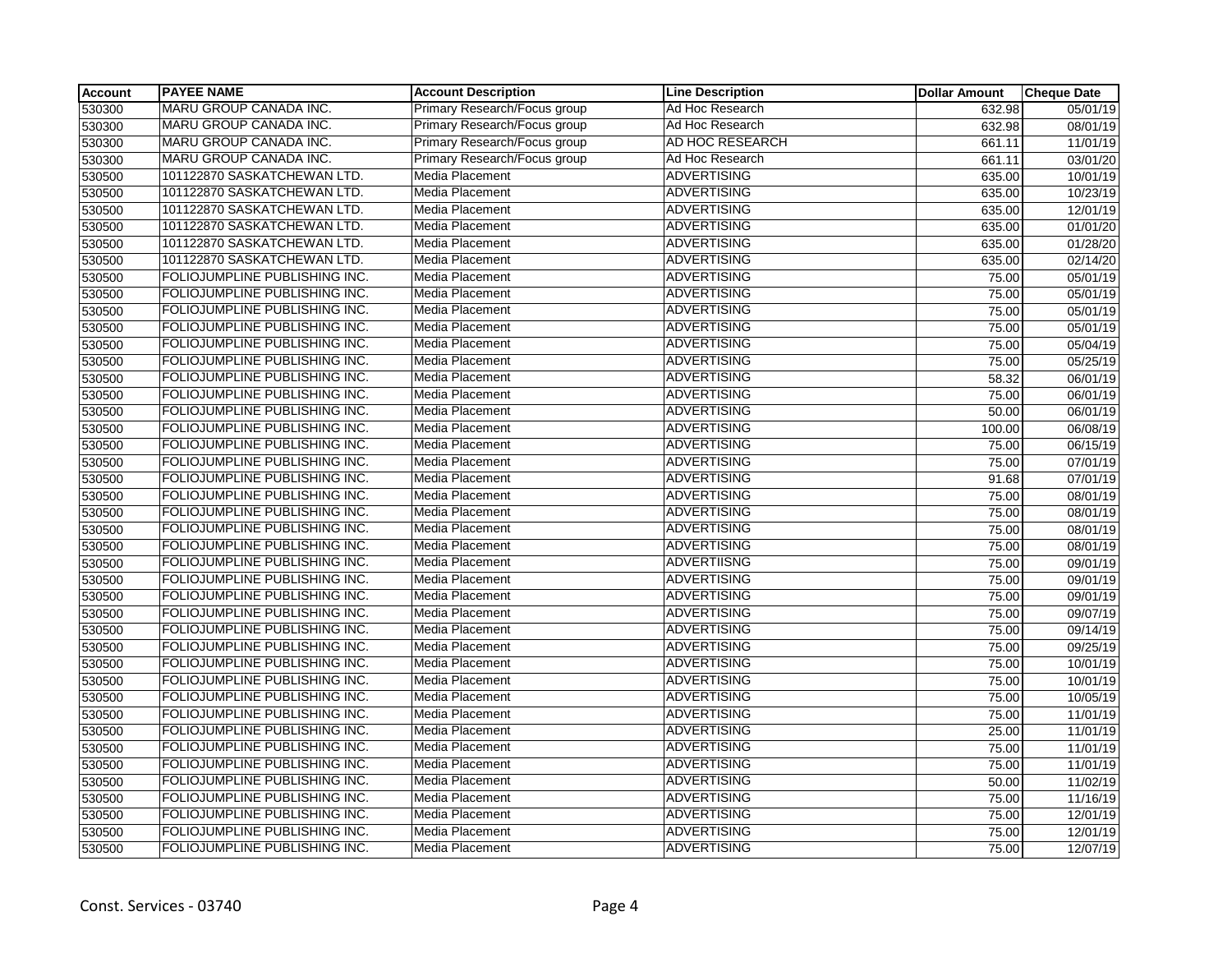| <b>Account</b> | <b>PAYEE NAME</b>                    | <b>Account Description</b> | <b>Line Description</b> | <b>Dollar Amount</b> | <b>Cheque Date</b> |
|----------------|--------------------------------------|----------------------------|-------------------------|----------------------|--------------------|
| 530500         | FOLIOJUMPLINE PUBLISHING INC.        | <b>Media Placement</b>     | ADVERTISING             | 75.00                | 12/14/19           |
| 530500         | FOLIOJUMPLINE PUBLISHING INC.        | Media Placement            | <b>ADVERTISING</b>      | 75.00                | 01/01/20           |
| 530500         | FOLIOJUMPLINE PUBLISHING INC.        | Media Placement            | <b>ADVERTISING</b>      | 75.00                | 01/01/20           |
| 530500         | FOLIOJUMPLINE PUBLISHING INC.        | Media Placement            | <b>ADVERTISING</b>      | 75.00                | 01/11/20           |
| 530500         | FOLIOJUMPLINE PUBLISHING INC.        | Media Placement            | <b>ADVERTISING</b>      | 75.00                | 01/18/20           |
| 530500         | FOLIOJUMPLINE PUBLISHING INC.        | Media Placement            | <b>ADVERTISING</b>      | 75.00                | 01/27/20           |
| 530500         | FOLIOJUMPLINE PUBLISHING INC.        | Media Placement            | <b>ADVERTISING</b>      | 75.00                | 02/01/20           |
| 530500         | FOLIOJUMPLINE PUBLISHING INC.        | Media Placement            | <b>ADVERTISING</b>      | 50.00                | 02/01/20           |
| 530500         | FOLIOJUMPLINE PUBLISHING INC.        | Media Placement            | <b>ADVERTISING</b>      | 100.00               | 02/08/20           |
| 530500         | FOLIOJUMPLINE PUBLISHING INC.        | Media Placement            | <b>ADVERTISING</b>      | 75.00                | 03/01/20           |
| 530500         | FOLIOJUMPLINE PUBLISHING INC.        | Media Placement            | <b>ADVERTISING</b>      | 75.00                | 03/01/20           |
| 530500         | FOLIOJUMPLINE PUBLISHING INC.        | Media Placement            | <b>ADVERTISING</b>      | 75.00                | 03/01/20           |
| 530500         | FOLIOJUMPLINE PUBLISHING INC.        | <b>Media Placement</b>     | <b>ADVERTISING</b>      | 75.00                | 03/07/20           |
| 530500         | FOLIOJUMPLINE PUBLISHING INC.        | Media Placement            | <b>ADVERTISING</b>      | 212.50               | 03/14/20           |
| 530500         | FOLIOJUMPLINE PUBLISHING INC.        | Media Placement            | <b>ADVERTISING</b>      | 75.00                | 03/21/20           |
| 530500         | FOLIOJUMPLINE PUBLISHING INC.        | Media Placement            | <b>ADVERTISING</b>      | 75.00                | 03/31/20           |
| 530500         | HARGRAVE, JOE                        | Media Placement            | <b>ADVERTISING</b>      | 25.55                | 11/01/19           |
| 530500         | <b>MINTO REC CENTRE &amp; LOUNGE</b> | Media Placement            | <b>ADVERTISING</b>      | 600.00               | 09/01/19           |
| 530500         | P.A. SHOPPER (ADGRAPHICS LTD.)       | Media Placement            | <b>ADVERTISING</b>      | 76.00                | 07/01/19           |
| 530500         | P.A. SHOPPER (ADGRAPHICS LTD.)       | <b>Media Placement</b>     | <b>ADVERTISING</b>      | 201.76               | 09/01/19           |
| 530500         | P.A. SHOPPER (ADGRAPHICS LTD.)       | Media Placement            | <b>ADVERTISING</b>      | 76.00                | 10/02/19           |
| 530500         | P.A. SHOPPER (ADGRAPHICS LTD.)       | Media Placement            | <b>ADVERTISING</b>      | 76.00                | 10/16/19           |
| 530500         | P.A. SHOPPER (ADGRAPHICS LTD.)       | Media Placement            | <b>ADVERTISING</b>      | 76.00                | 11/06/19           |
| 530500         | PAW DANCE TEAM                       | Media Placement            | <b>ADVERTISING</b>      | 125.00               | 03/01/20           |
| 530500         | PRINCE ALBERT COUNCIL OF WOMEN       | <b>Media Placement</b>     | <b>ADVERTISING</b>      | 100.00               | 03/10/20           |
| 530500         | PRINCE ALBERT DAILY HERALD           | Media Placement            | <b>ADVERTISING</b>      | 75.00                | 04/06/19           |
|                | PRINCE ALBERT GOLF & CURLING CLUB    |                            |                         |                      |                    |
| 530500         | INC.                                 | Media Placement            | <b>ADVERTISING</b>      | 400.00               | 11/01/19           |
|                | PRINCE ALBERT RAIDERS HOCKEY         |                            |                         |                      |                    |
| 530500         | <b>CLUB</b>                          | <b>Media Placement</b>     | <b>ADVERTISING</b>      | 3,000.00             | 09/19/19           |
| 530500         | PRINCE ALBERT, CITY OF               | <b>Media Placement</b>     | <b>ADVERTISING</b>      | 2,000.00             | 04/02/19           |
| 530500         | PUETZ ENTERPRISES LTD                | Media Placement            | <b>ADVERTISING</b>      | 700.00               | 04/01/19           |
| 530500         | <b>PUETZ ENTERPRISES LTD</b>         | Media Placement            | <b>ADVERTISING</b>      | 700.00               | 05/01/19           |
| 530500         | PUETZ ENTERPRISES LTD                | Media Placement            | <b>ADVERTISING</b>      | 700.00               | 05/28/19           |
| 530500         | <b>PUETZ ENTERPRISES LTD</b>         | Media Placement            | <b>ADVERTISING</b>      | 636.00               | 05/29/19           |
| 530500         | PUETZ ENTERPRISES LTD                | Media Placement            | <b>ADVERTISING</b>      | 700.00               | 07/02/19           |
| 530500         | <b>PUETZ ENTERPRISES LTD</b>         | <b>Media Placement</b>     | <b>ADVERTISING</b>      | 700.00               | 08/01/19           |
| 530500         | <b>PUETZ ENTERPRISES LTD</b>         | Media Placement            | <b>ADVERTISING</b>      | 700.00               | 09/01/19           |
| 530500         | PUETZ ENTERPRISES LTD                | Media Placement            | <b>ADVERTISING</b>      | 700.00               | 10/01/19           |
| 530500         | PUETZ ENTERPRISES LTD                | Media Placement            | <b>ADVERTISING</b>      | 700.00               | 11/01/19           |
| 530500         | <b>PUETZ ENTERPRISES LTD</b>         | Media Placement            | <b>ADVERTISING</b>      | 106.00               | 12/01/19           |
| 530500         | <b>PUETZ ENTERPRISES LTD</b>         | Media Placement            | <b>ADVERTISING</b>      | 700.00               | 12/01/19           |
| 530500         | PUETZ ENTERPRISES LTD                | Media Placement            | <b>ADVERTISING</b>      | 700.00               | 12/30/19           |
| 530500         | PUETZ ENTERPRISES LTD                | Media Placement            | <b>ADVERTISING</b>      | 700.00               | 01/02/20           |
| 530500         | PUETZ ENTERPRISES LTD                | Media Placement            | <b>ADVERTISING</b>      | 700.00               | 02/18/20           |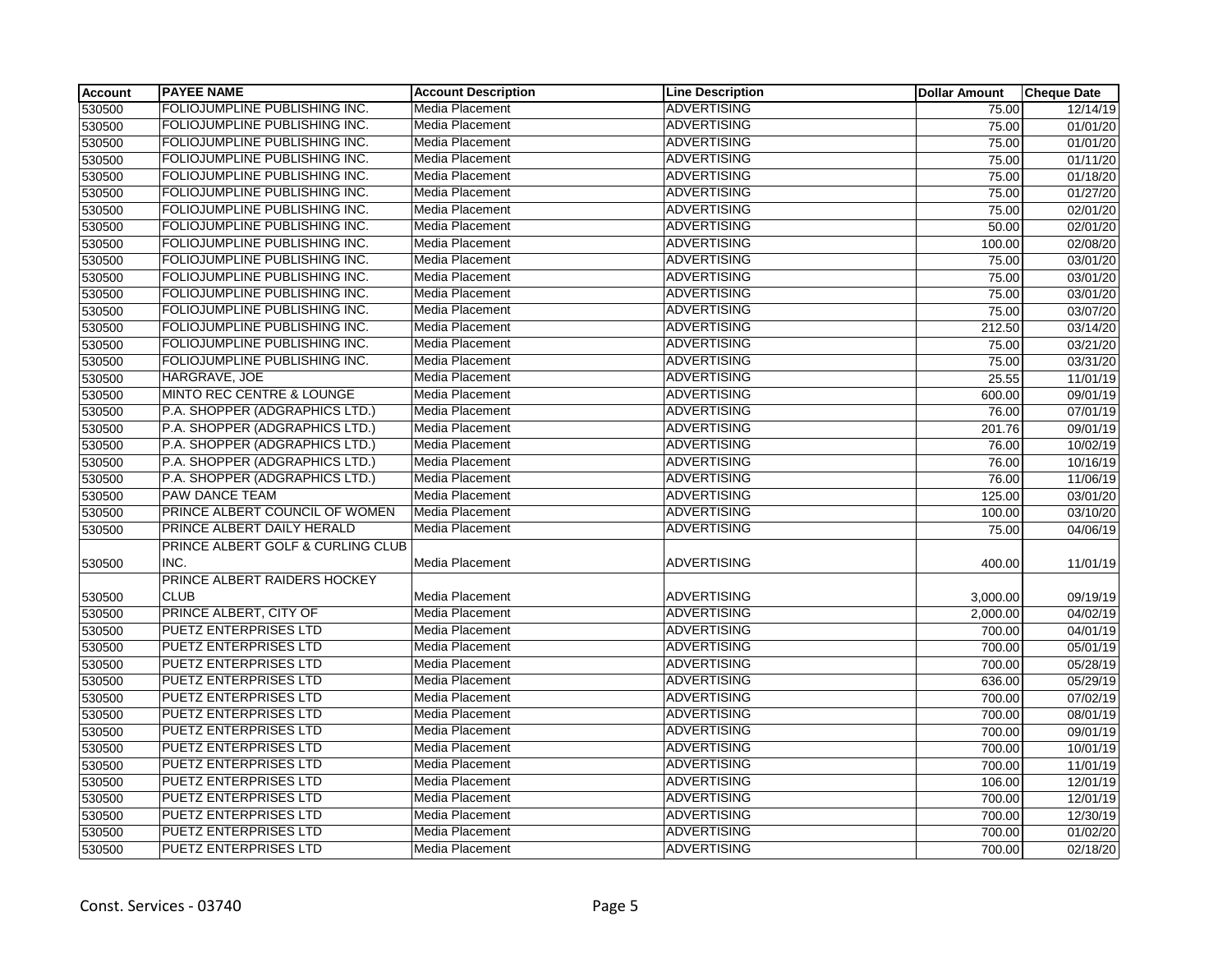| <b>Account</b> | <b>PAYEE NAME</b>                    | <b>Account Description</b>         | <b>Line Description</b>   | <b>Dollar Amount</b> | <b>Cheque Date</b> |
|----------------|--------------------------------------|------------------------------------|---------------------------|----------------------|--------------------|
| 530500         | <b>PUETZ ENTERPRISES LTD</b>         | Media Placement                    | <b>ADVERTISING</b>        | 700.00               | 03/01/20           |
| 530500         | <b>SPARK THEATRE COMPANY</b>         | Media Placement                    | <b>ADVERTISING</b>        | 250.00               | 11/01/19           |
| 530500         | <b>TIER 1 ADVERTISING COMMITTEE</b>  | Media Placement                    | <b>ADVERTISING</b>        | 100.00               | 10/04/19           |
| 530800         | P.A. FASTPRINT INC.                  | <b>Publications</b>                | NEWSLETTER - NO GST       | 1,846.52             | 06/07/19           |
| 530900         | <b>PRINT-IT CENTRES</b>              | <b>Promotional Items</b>           | <b>CHRISTMANS CARDS</b>   | 260.92               | 12/01/19           |
|                | ROYAL CANADIAN LEGION BRANCH NO.     |                                    |                           |                      |                    |
| 530900         | 002                                  | Promotional Items                  | REMEMBERANCE DAY WREATH   | 75.00                | 11/05/19           |
| 530900         | SCHEWAGA, JOY A.                     | <b>Promotional Items</b>           | <b>SASK FLAGS</b>         | 16.65                | 08/01/19           |
| 530900         | <b>SCHEWAGA, JOY A.</b>              | <b>Promotional Items</b>           | <b>POINSETTAS</b>         | 33.25                | 12/12/19           |
| 530900         | SCHEWAGA, JOY A.                     | <b>Promotional Items</b>           | <b>POINSETTAS</b>         | 132.98               | 12/12/19           |
|                | PRINCE ALBERT & DISTRICT CHAMBER     |                                    |                           |                      |                    |
| 542000         | <b>OF COMMERCE</b>                   | Travel                             | CA TRAVEL SEP 15 2019     | 25.00                | 09/01/19           |
|                | PRINCE ALBERT & DISTRICT CHAMBER     |                                    |                           |                      |                    |
| 542000         | <b>OF COMMERCE</b>                   | Travel                             | CA TRAVEL SEP 18 2019     | 25.00                | 09/11/19           |
| 542000         | <b>SCHEWAGA, JOY A.</b>              | Travel                             | C.A. TRAVEL MAY 14, 2019  | 20.00                | 06/01/19           |
| 542000         | <b>SCHEWAGA, JOY A.</b>              | Travel                             | CA TRAVEL JUNE 24-25 2019 | 476.01               | 07/01/19           |
| 550200         | <b>FOLIOJUMPLINE PUBLISHING INC.</b> | Books, Mags and Ref Materials      | <b>SUBSCRIPTIONS</b>      | 168.00               | 05/10/19           |
| 555000         | <b>SUPREME BASICS</b>                | <b>Other Material and Supplies</b> | <b>OFFICE SUPPLIES</b>    | 65.69                | 05/01/19           |
| 555000         | <b>SUPREME BASICS</b>                | <b>Other Material and Supplies</b> | <b>OFFICE SUPPLIES</b>    | 340.23               | 09/01/19           |
| 555000         | <b>SCHEWAGA, JOY A.</b>              | Other Material and Supplies        | <b>OFFICE SUPPLIES</b>    | 10.07                | 07/01/19           |
| 555000         | SCHEWAGA, JOY A.                     | Other Material and Supplies        | <b>OFFICE SUPPLIES</b>    | 28.98                | 08/01/19           |
| 555000         | SCHEWAGA, JOY A.                     | <b>Other Material and Supplies</b> | <b>OFFICE SUPPLIES</b>    | 12.72                | 09/17/19           |
| 555000         | SCHEWAGA, JOY A.                     | <b>Other Material and Supplies</b> | <b>OFFICE SUPPLIES</b>    | 35.78                | 12/12/19           |
| 555000         | SCHEWAGA, JOY A.                     | <b>Other Material and Supplies</b> | <b>OFFICE SUPPLIES</b>    | 240.60               | 02/14/20           |
| 555000         | SCHEWAGA, JOY A.                     | <b>Other Material and Supplies</b> | OFFICE SUPPLIES           | 15.57                | 03/06/20           |
| 555000         | SCHEWAGA, JOY A.                     | Other Material and Supplies        | <b>OFFICE SUPPLIES</b>    | 542.74               | 03/31/20           |
| 555000         | <b>SCHEWAGA, JOY A.</b>              | Other Material and Supplies        | <b>OFFICE SUPPLIES</b>    | 17.74                | 03/31/20           |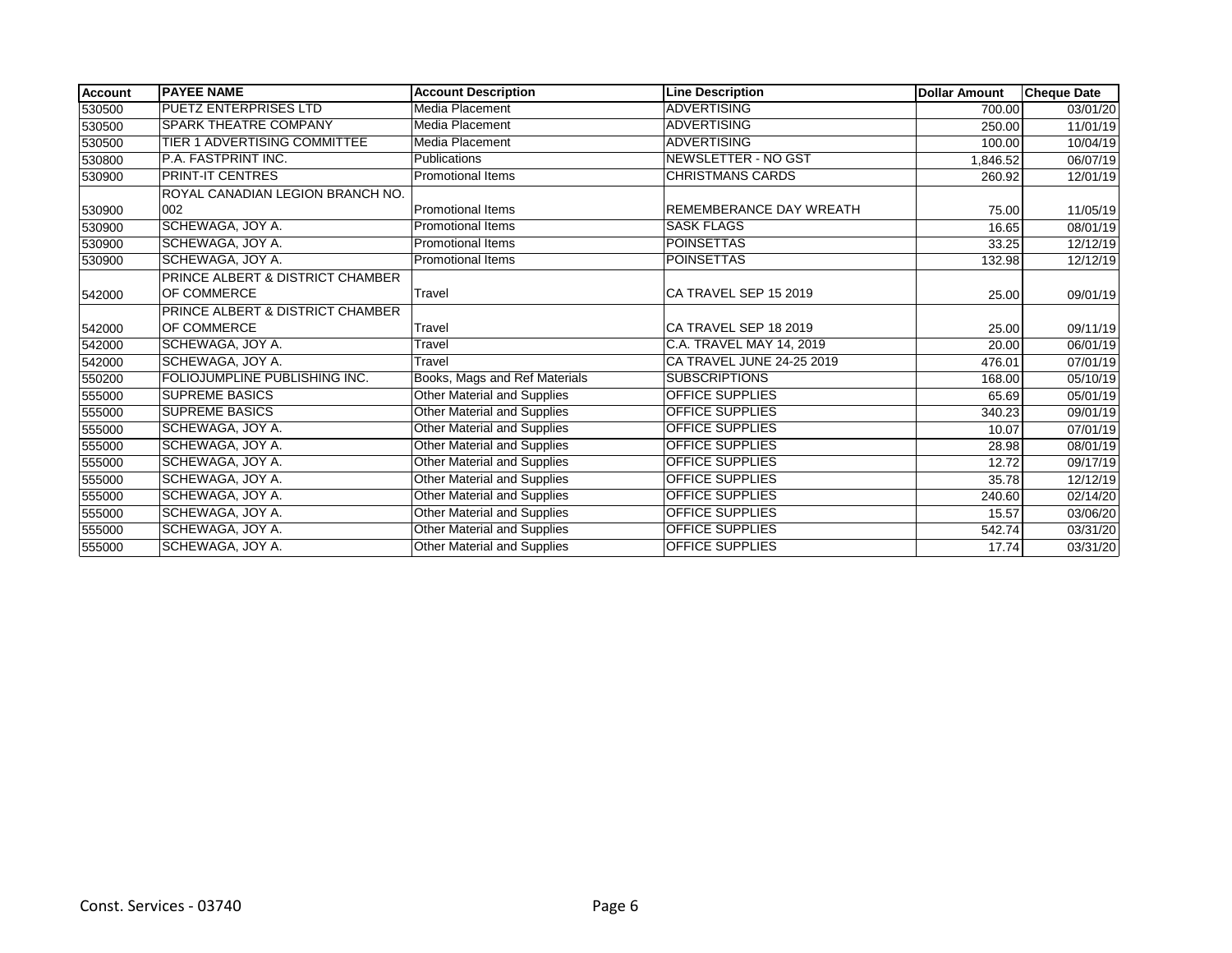## **LEGISLATIVE ASSEMBLY OF SASKATCHEWAN MEMBERS' ACCOUNTABILITY AND DISCLOSURE REPORT For the fiscal year ending March 31, 2020**

### **DIRECTIVE #6 - CONSTITUENCY ASSISTANT EXPENSES**

**2019-2020 TOTAL: \$67,803.04**

| <b>Account</b> | <b>Payee Name</b> | <b>Account Description</b>       | <b>Dollar Amount</b> | <b>Cheque Date</b>    |  |
|----------------|-------------------|----------------------------------|----------------------|-----------------------|--|
|                |                   |                                  |                      |                       |  |
| 513000         | SCHEWAGA, JOY A.  | Out-of-Scope Permanent           | 0.00                 | 04/03/19              |  |
| 513000         | SCHEWAGA, JOY A.  | Out-of-Scope Permanent           | 2,616.00             | 04/16/19              |  |
| 513000         | SCHEWAGA, JOY A.  | Out-of-Scope Permanent           | 2,616.00             | $\overline{05/0}1/19$ |  |
| 513000         | SCHEWAGA, JOY A.  | Out-of-Scope Permanent           | 2,616.00             | 05/15/19              |  |
| 513000         | SCHEWAGA, JOY A.  | Out-of-Scope Permanent           | 2,616.00             | 05/29/19              |  |
| 513000         | SCHEWAGA, JOY A.  | Out-of-Scope Permanent           | 2,616.00             | 06/12/19              |  |
| 513000         | SCHEWAGA, JOY A.  | <b>Out-of-Scope Permanent</b>    | 2,616.00             | 06/26/19              |  |
| 513000         | SCHEWAGA, JOY A.  | Out-of-Scope Permanent           | 2,616.00             | 07/10/19              |  |
| 513000         | SCHEWAGA, JOY A.  | Out-of-Scope Permanent           | 2,616.00             | 07/24/19              |  |
| 513000         | SCHEWAGA, JOY A.  | Out-of-Scope Permanent           | 2,616.00             | 08/07/19              |  |
| 513000         | SCHEWAGA, JOY A.  | Out-of-Scope Permanent           | 2,616.00             | 08/21/19              |  |
| 513000         | SCHEWAGA, JOY A.  | Out-of-Scope Permanent           | 2,616.00             | 09/04/19              |  |
| 513000         | SCHEWAGA, JOY A.  | Out-of-Scope Permanent           | 2,616.00             | 09/18/19              |  |
| 513000         | SCHEWAGA, JOY A.  | Out-of-Scope Permanent           | 2,616.00             | 10/02/19              |  |
| 513000         | SCHEWAGA, JOY A.  | Out-of-Scope Permanent           | 2,616.00             | 10/16/19              |  |
| 513000         | SCHEWAGA, JOY A.  | Out-of-Scope Permanent           | 2,616.00             | 11/01/19              |  |
| 513000         | SCHEWAGA, JOY A.  | Out-of-Scope Permanent           | 2,616.00             | 11/13/19              |  |
| 513000         | SCHEWAGA, JOY A.  | Out-of-Scope Permanent           | 2,616.00             | 11/27/19              |  |
| 513000         | SCHEWAGA, JOY A.  | Out-of-Scope Permanent           | 2,616.00             | 12/11/19              |  |
| 513000         | SCHEWAGA, JOY A.  | Out-of-Scope Permanent           | 2,616.00             | 12/24/19              |  |
| 513000         | SCHEWAGA, JOY A.  | Out-of-Scope Permanent           | 2,616.00             | 01/08/20              |  |
| 513000         | SCHEWAGA, JOY A.  | Out-of-Scope Permanent           | 2,616.00             | 01/23/20              |  |
| 513000         | SCHEWAGA, JOY A.  | Out-of-Scope Permanent           | 2,616.00             | 02/05/20              |  |
| 513000         | SCHEWAGA, JOY A.  | Out-of-Scope Permanent           | 2,616.00             | 02/19/20              |  |
| 513000         | SCHEWAGA, JOY A.  | Out-of-Scope Permanent           | 2,616.00             | 03/04/20              |  |
| 513000         | SCHEWAGA, JOY A.  | Out-of-Scope Permanent           | 1,949.40             | 03/18/20              |  |
| 513000         | SCHEWAGA, JOY A.  | Out-of-Scope Permanent           | 2,642.18             | 04/01/20              |  |
| 513000         | SCHEWAGA, JOY A.  | Out-of-Scope Permanent           | 528.44               | 04/09/20              |  |
|                |                   | Change in Y/E Accrued Empl Leave |                      |                       |  |
| 519900         | None (Default)    | Entitlements                     | $-470.88$            | 04/24/19              |  |
|                |                   | Change in Y/E Accrued Empl Leave |                      |                       |  |
| 519900         | None (Default)    | Entitlements                     | 369.90               | 04/14/20              |  |